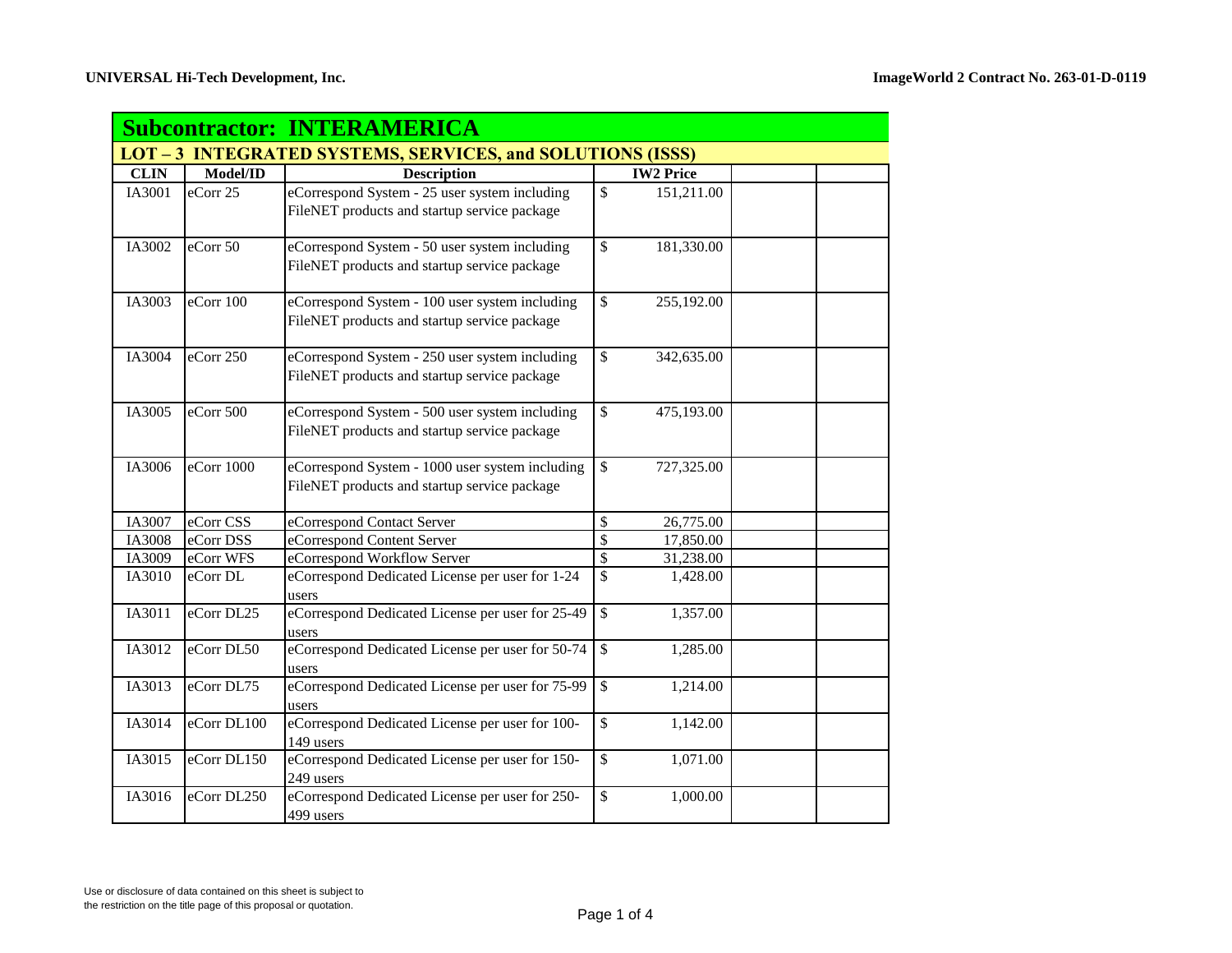| <b>Subcontractor: INTERAMERICA</b>                                |             |                                                                |                           |  |  |
|-------------------------------------------------------------------|-------------|----------------------------------------------------------------|---------------------------|--|--|
| <b>LOT - 3 INTEGRATED SYSTEMS, SERVICES, and SOLUTIONS (ISSS)</b> |             |                                                                |                           |  |  |
| <b>CLIN</b>                                                       | Model/ID    | <b>Description</b>                                             | <b>IW2 Price</b>          |  |  |
| IA3017                                                            | eCorr DL500 | eCorrespond Dedicated License per user for 500+                | \$<br>928.00              |  |  |
|                                                                   |             | users                                                          |                           |  |  |
| IA3018                                                            | eCorr PL    | eCorrespond Participant License per user for 1-24<br>users     | \$<br>2,187.00            |  |  |
| IA3019                                                            | eCorr PL25  | eCorrespond Participant License per user for 25-49             | $\mathbb{S}$<br>2,077.00  |  |  |
|                                                                   |             | users                                                          |                           |  |  |
| IA3020                                                            | eCorr PL50  | eCorrespond Participant License per user for 50-74<br>users    | $\mathcal{S}$<br>1,968.00 |  |  |
| IA3021                                                            | eCorr PL75  | eCorrespond Participant License per user for 75-99<br>users    | $\mathcal{S}$<br>1,859.00 |  |  |
| IA3022                                                            | eCorr PL100 | eCorrespond Participant License per user for 100-<br>149 users | \$<br>1,749.00            |  |  |
| IA3023                                                            | eCorr PL150 | eCorrespond Participant License per user for 150-<br>249 users | \$<br>1,640.00            |  |  |
| IA3024                                                            | eCorr PL250 | eCorrespond Participant License per user for 250-<br>499 users | $\mathcal{S}$<br>1,531.00 |  |  |
| IA3025                                                            | eCorr PL500 | eCorrespond Participant License per user for 500+<br>users     | $\mathcal{S}$<br>1,421.00 |  |  |
| IA3026                                                            | eCorr WF    | eCorrespond Workflow License per user for 1-24<br>users        | \$<br>759.00              |  |  |
| IA3027                                                            | eCorr WF25  | eCorrespond Workflow License per user for 25-49<br>users       | $\mathbb{S}$<br>721.00    |  |  |
| IA3028                                                            | eCorr WF50  | eCorrespond Workflow License per user for 50-74<br>users       | $\mathcal{S}$<br>683.00   |  |  |
| IA3029                                                            | eCorr WF75  | eCorrespond Workflow License per user for 75-99<br>users       | $\mathcal{S}$<br>645.00   |  |  |
| IA3030                                                            | eCorr WF100 | eCorrespond Workflow License per user for 100-<br>149 users    | $\mathsf{\$}$<br>607.00   |  |  |
| IA3031                                                            | eCorr WF150 | eCorrespond Workflow License per user for 150-<br>249 users    | \$<br>569.00              |  |  |
| IA3032                                                            | eCorr WF250 | eCorrespond Workflow License per user for 250-<br>499 users    | \$<br>531.00              |  |  |
| IA3033                                                            | eCorr WF500 | eCorrespond Workflow License per user for 500+<br>users        | $\mathbb{S}$<br>493.00    |  |  |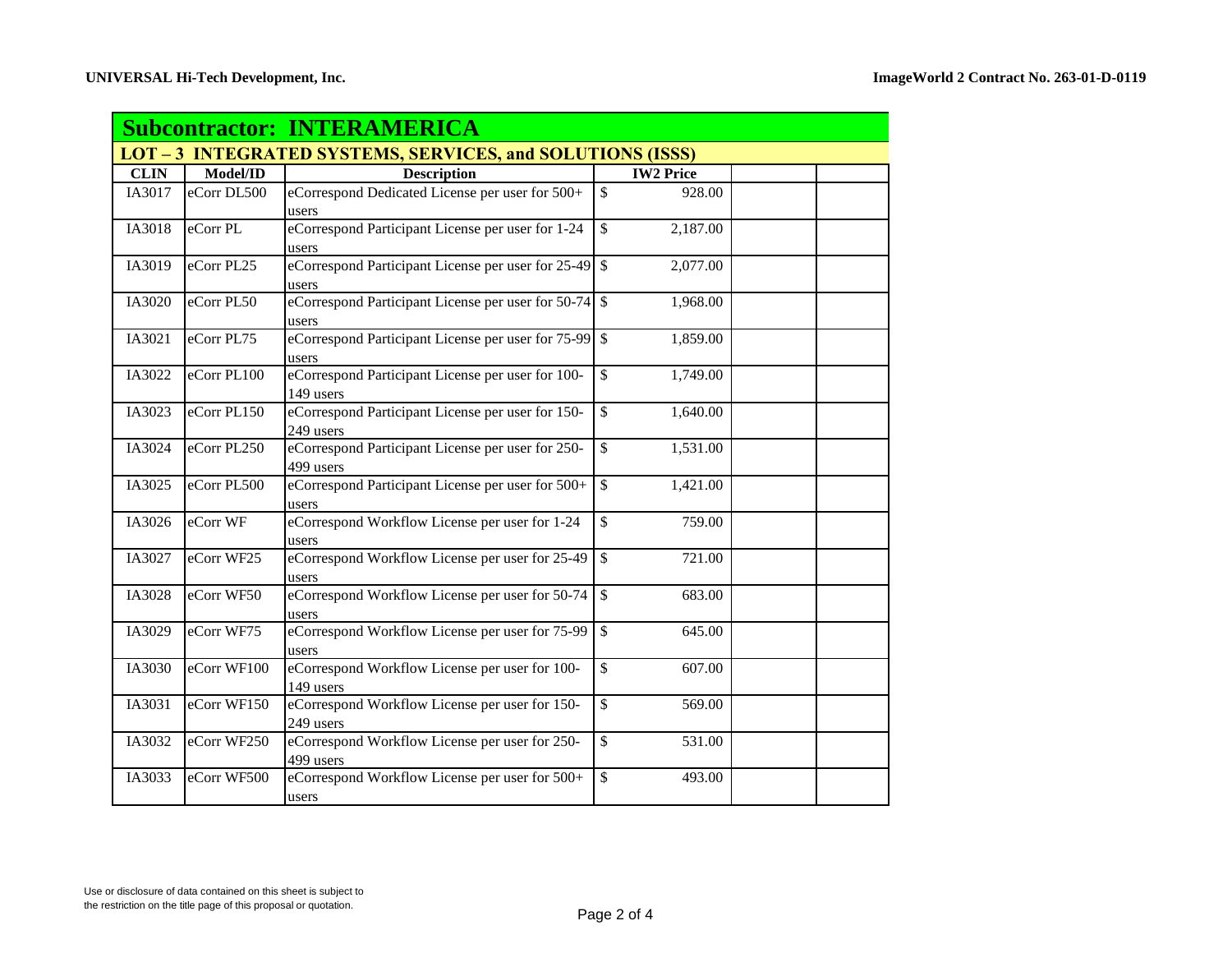| <b>Subcontractor: INTERAMERICA</b>                                |              |                                                              |                          |                  |  |  |
|-------------------------------------------------------------------|--------------|--------------------------------------------------------------|--------------------------|------------------|--|--|
| <b>LOT - 3 INTEGRATED SYSTEMS, SERVICES, and SOLUTIONS (ISSS)</b> |              |                                                              |                          |                  |  |  |
| <b>CLIN</b>                                                       | Model/ID     | <b>Description</b>                                           |                          | <b>IW2 Price</b> |  |  |
| IA3034                                                            | eCorr IS     | eCorrespond Imaging Services Workstation                     | \$                       | 6,248.00         |  |  |
|                                                                   |              | License for 1-24 users                                       |                          |                  |  |  |
| IA3035                                                            | eCorr IS25   | eCorrespond Imaging Services Workstation                     | \$                       | 5,935.00         |  |  |
|                                                                   |              | License for 25-49 users                                      |                          |                  |  |  |
| IA3036                                                            | eCorr IS50   | eCorrespond Imaging Services Workstation                     | \$                       | 5,623.00         |  |  |
|                                                                   |              | License for 50+ users                                        |                          |                  |  |  |
| IA3037                                                            | eCorr M25    | eCorrespond System - 25 user system                          | \$                       | 17,630.00        |  |  |
| IA3038                                                            | eCorr M50    | eCorrespond System - 50 user system                          | $\overline{\mathcal{S}}$ | 20,196.00        |  |  |
| IA3039                                                            | eCorr M100   | eCorrespond System - 100 user system                         | \$                       | 25,887.00        |  |  |
| IA3040                                                            | eCorr M250   | eCorrespond System - 250 user system                         | \$                       | 41,504.00        |  |  |
| IA3041                                                            | eCorr M500   | eCorrespond System - 500 user system                         | \$                       | 65,179.00        |  |  |
| IA3042                                                            | eCorr M1000  | eCorrespond System - 1000 user system                        | \$                       | 110,210.00       |  |  |
| IA3043                                                            | eCorr MCSS   | eCorrespond Contact Server                                   | \$                       | 4,782.00         |  |  |
| IA3044                                                            | eCorr MDSS   | eCorrespond Content Server                                   | \$                       | 3,188.00         |  |  |
| IA3045                                                            | eCorr MWFS   | eCorrespond Workflow Server                                  | \$                       | 5,579.00         |  |  |
| IA3046                                                            | eCorr MDL    | eCorrespond Dedicated License per user for 1-24              | \$                       | 255.00           |  |  |
|                                                                   |              | users                                                        |                          |                  |  |  |
| IA3047                                                            | eCorr MDL25  | eCorrespond Dedicated License per user for 25-49             | $\overline{\mathcal{S}}$ | 242.00           |  |  |
|                                                                   |              | users                                                        |                          |                  |  |  |
| IA3048                                                            | eCorr MDL50  | eCorrespond Dedicated License per user for 50-74             | \$                       | 230.00           |  |  |
|                                                                   |              | users                                                        |                          |                  |  |  |
| IA3049                                                            | eCorr MDL75  | eCorrespond Dedicated License per user for 75-99             | $\mathcal{S}$            | 217.00           |  |  |
|                                                                   |              | users                                                        |                          |                  |  |  |
| IA3050                                                            |              | eCorr MDL100 eCorrespond Dedicated License per user for 100- | \$                       | 204.00           |  |  |
|                                                                   |              | 149 users                                                    |                          |                  |  |  |
| IA3051                                                            |              | eCorr MDL150 eCorrespond Dedicated License per user for 150- | \$                       | 191.00           |  |  |
|                                                                   |              | 249 users                                                    |                          |                  |  |  |
| IA3052                                                            | eCorr MDL250 | eCorrespond Dedicated License per user for 250-              | \$                       | 179.00           |  |  |
|                                                                   |              | 499 users                                                    |                          |                  |  |  |
| IA3053                                                            |              | eCorr MDL500 eCorrespond Dedicated License per user for 500+ | $\mathcal{S}$            | 166.00           |  |  |
|                                                                   |              | users                                                        |                          |                  |  |  |
| IA3054                                                            | eCorr MPL    | eCorrespond Participant License per user for 1-24            | $\overline{\mathcal{S}}$ | 391.00           |  |  |
|                                                                   |              | users                                                        |                          |                  |  |  |
| IA3055                                                            | eCorr MPL25  | eCorrespond Participant License per user for 25-49           | $\sqrt{3}$               | 371.00           |  |  |
|                                                                   |              | users                                                        |                          |                  |  |  |